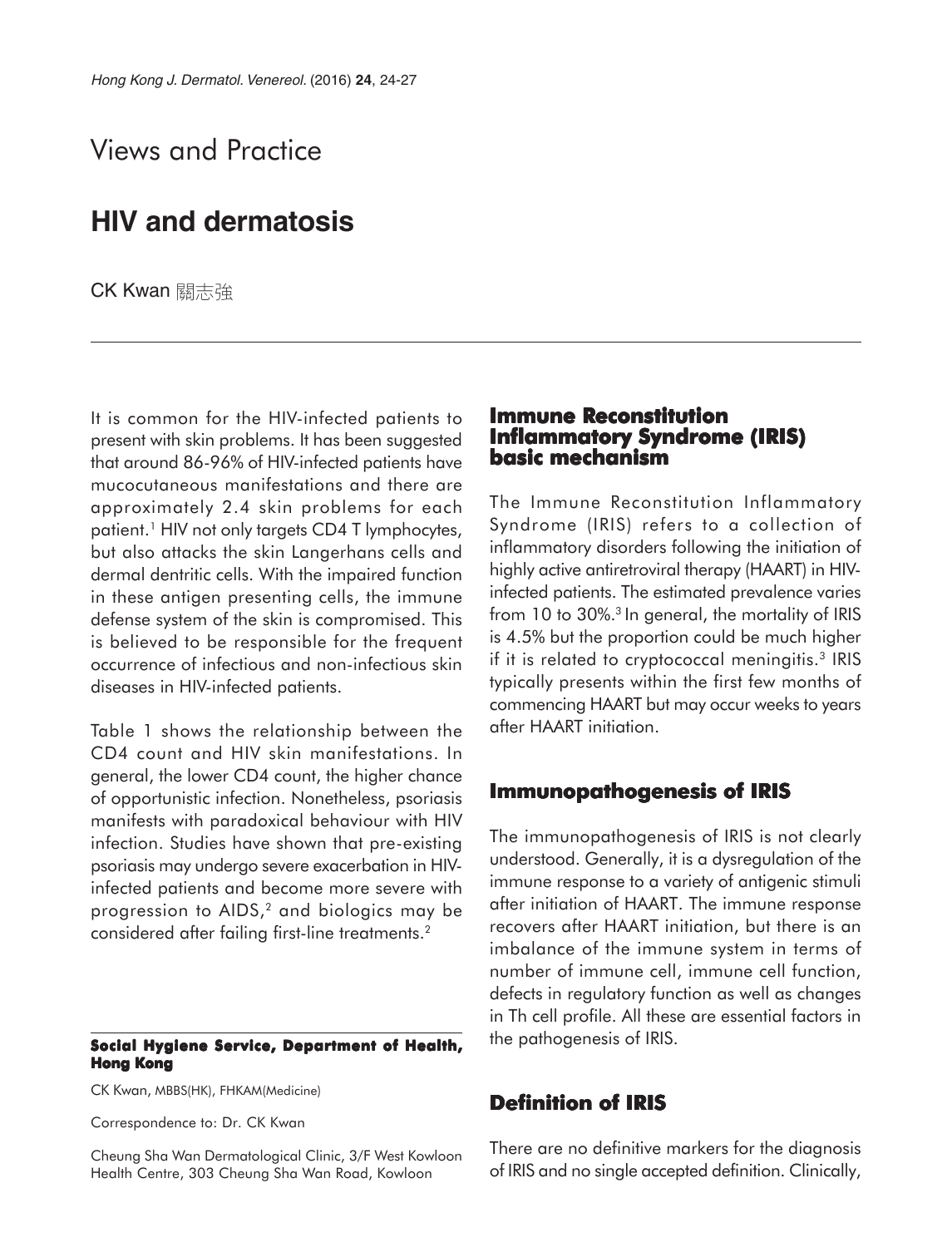it requires the presence of worsening of a recognised (paradoxical IRIS) or emergence of an unrecognised pre-existing (unmasking IRIS) infection in the setting of improving immunological function. Other features includes low pretreatment CD4 count, clinically manifestations consistent with an inflammatory condition, a temporal association between HAART initiation and onset of the inflammatory condition, a positive virological and immunological evidence response to HAART and last but not the least, no evidence of adverse drug reaction, bacterial superinfection, or drug-resistant infection.

## **Why skin manifestations of IRIS are significant are**

Skin manifestations of IRIS are common and the inflammatory response of skin condition may also affect the quality of life of the patient. The skin is the largest organ of the human body, and serves indirectly as a very good visible marker for an appropriate response to HAART in resourcelimited centres such as in poverty-stricken countries in Africa. Finally, IRIS itself can be fatal especially in cases of cryptococcal meningitis as previously mentioned. After HAART, the immune system becomes reconstituted. The restored inflammatory response can cause significant cerebral oedema in the HIV patient with cryptococcal meningitis which is detrimental and may even be fatal. Therefore, early recognition of the skin manifestation of IRIS is essential.

## **Cutaneous manifestations of IRIS**

Different kinds of dermatoses differ in response to IRIS. We are going to describe the response of some common dermatoses:

#### *I. Follicular inflammatory eruptions*

Acneiform eruption or rosacea-like eruption is a

| Rough CD4 count cell/uL               | <b>Skin problems</b>                         |
|---------------------------------------|----------------------------------------------|
| Early infection >500                  | Acute viral syndrome                         |
|                                       | Kaposi's sarcoma (KS)                        |
|                                       | Wart                                         |
|                                       | Vaginal Thrush                               |
| Mild immunosuppression 200-500        | Oral Thrush                                  |
|                                       | Recurrent Herpes simplex and zoster          |
|                                       | Recalcitrant seborrhoeic dermatitis          |
|                                       | Oral Hairy Leukoplakia                       |
|                                       | <b>Recalcitrant Psoriasis</b>                |
|                                       | <b>Hyperkeratotic Warts</b>                  |
| Significant immunosuppression 100-200 | Disseminated herpes infection                |
|                                       | Eosinophilic Folliculitis                    |
|                                       | Wide spread molluscum                        |
|                                       | Extensive KS                                 |
| Advanced immunosuppression <100       | Cutaneous Penicilliosis                      |
|                                       | Non-healing and large herpes                 |
|                                       | <b>Cutaneous Cryptococcus</b>                |
|                                       | Disseminated cytomegalovirus (CMV) infection |

**Table 1.** Rough relationship with CD4 count and skin manifestation in HIV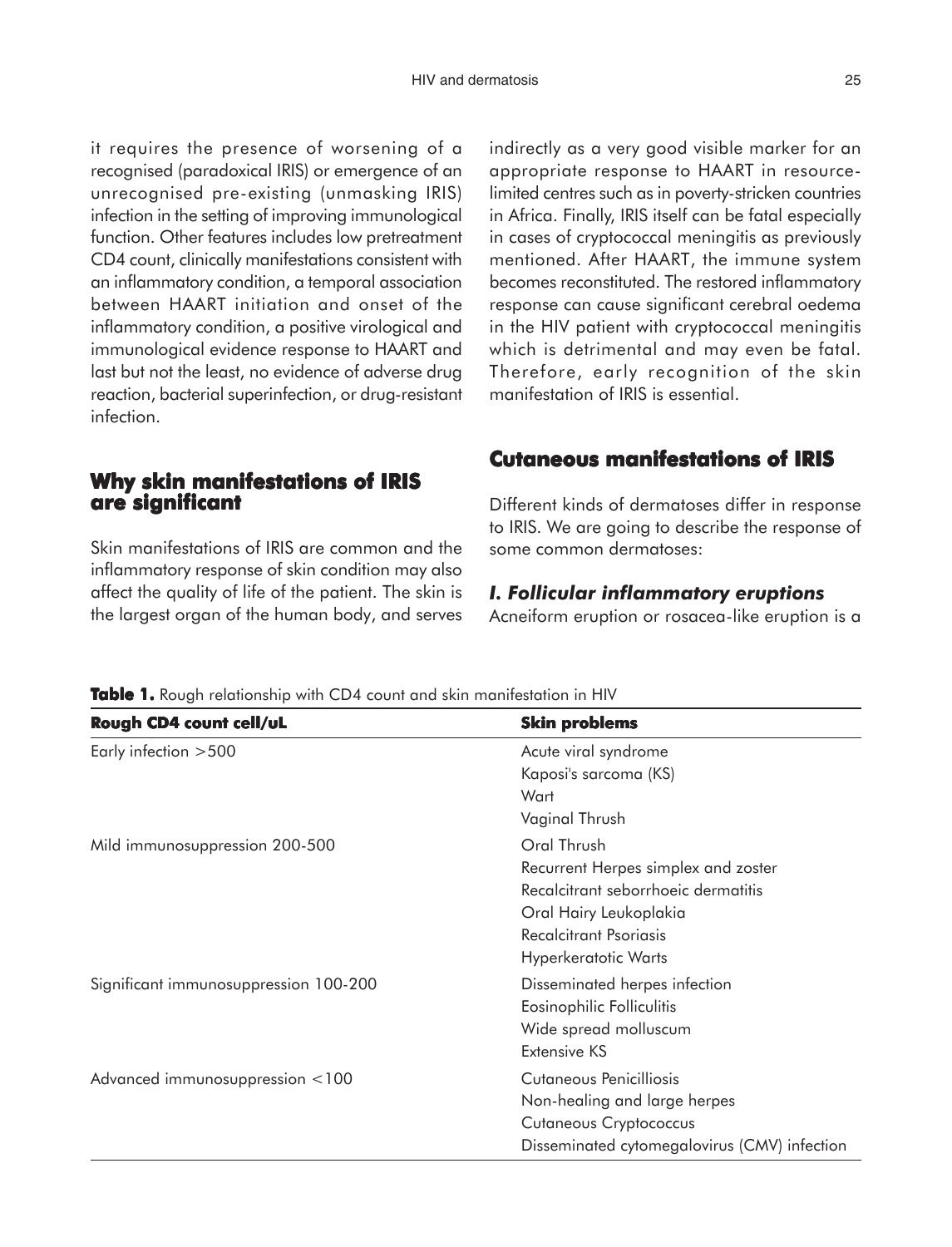kind of IRIS cutaneous manifestation. A case series described an acneiform eruption or rosacea-like eruption occurring within four months after immune reconstitution.<sup>4</sup> Basically, the overall incidence of eosinophilic folliculitis has declined after the era of HAART but an upward surge has been noted in the first six months after the initiation of HAART particularly in patients with low nadir CD4 counts. This is due to immune recovery folliculitis – IRIS.

#### *II. Neoplastic lesions*

Kaposi's sarcoma (KS) is well-recognised in HIV infection and AIDS. The overall incidence of KS decreases with the commencement of HAART. Paradoxically, some reports have noted that an explosive eruption of new cutaneous KS lesions, with increased nodularity and vascularity of existing lesions or increasing KS-related oedema within the first weeks of HAART,<sup>5</sup> reflecting that IRIS is in progress.

## *III. Cutaneous infection*

Cutaneous infections are very common in HIVinfected patients because of their impaired immunity. Therefore, cutaneous infections would also be an important cutaneous manifestation of IRIS. After initiation of HAART, the pattern of cutaneous infection is altered such as the unmasking of occult skin disease or paradoxical worsening of existing skin conditions.

Viral infections are commonly implicated in IRIS. For example, Varicella Zoster virus (VZV) infection is not rare in the general population and is also common in HIV-infected patients. One study suggested that although the overall incidence in individuals on HAART was estimated at 6.9 cases per 100 patient-years, the rate dramatically increased to 26.9 per 100 patient-years between four and 16 weeks after HAART initiation, reflecting the phenomenon of IRIS.<sup>6</sup> It has also been suggested that a high CD8:CD4 ratio or rapid increase in CD8 count are risk factors for the development of VZV as an IRIS manifestation after HAART initiation.6

Herpes Simplex virus (HSV) also has similar pattern with VZV. Studies have suggested that there is a significantly increased incidence of HSV in patients on HAART. There were up to 26.6 cases per 100 patient-years reported for less than two months after HAART which then normalised to 5.2 per 100 patient-years at six months after HAART.<sup>7</sup>

Molluscum Contagiosum (Pox virus) and Human Papilloma virus (HPV) manifestations are also exaggerated in IRIS. Onset of numerous cutaneous warts developing six weeks after HAART has been reported.8 In another report, a 2 cm perianal wart in an HIV-infected patient that had been stable for 9 years, transformed into a giant Buschke-Lowenstein tumor after HAART initiation.<sup>9</sup>

### *IV. Autoimmune and other conditions*

Autoimmune diseases such as lupus erythematosus, Graves' thyroiditis and alopecia areata and vitiligo are suggested to be associated with IRIS. A case report showed that a HIV-infected man developed alopecia universalis with total hair loss after initiation of HAART.<sup>10</sup> He also had mild proptosis with lid lag and resting tremor. Thyroid function tests showed hyperthyroidism with elevated both free T3 and free T4 level. Thyroid scan showed diffuse activity with markedly elevated uptake. Clinical diagnosis of Graves' disease was then established due to IRIS.<sup>10</sup>

## **Management and treatment and treatment**

The above mentioned entities are only the more commonly seen IRIS-related cutaneous manifestations and the list is far from complete. The clinician should initiate symptomatic treatment and supportive care for patients with IRIS, while HAART should be continued and the standard treatment of the offending opportunistic infection should also be continued. If, in severe cases, the internal organs or functional status of the patients is deteriorating, (such as decline pulmonary function from TB, visual loss from CMV retinitis, neurological complication from cryptococcal